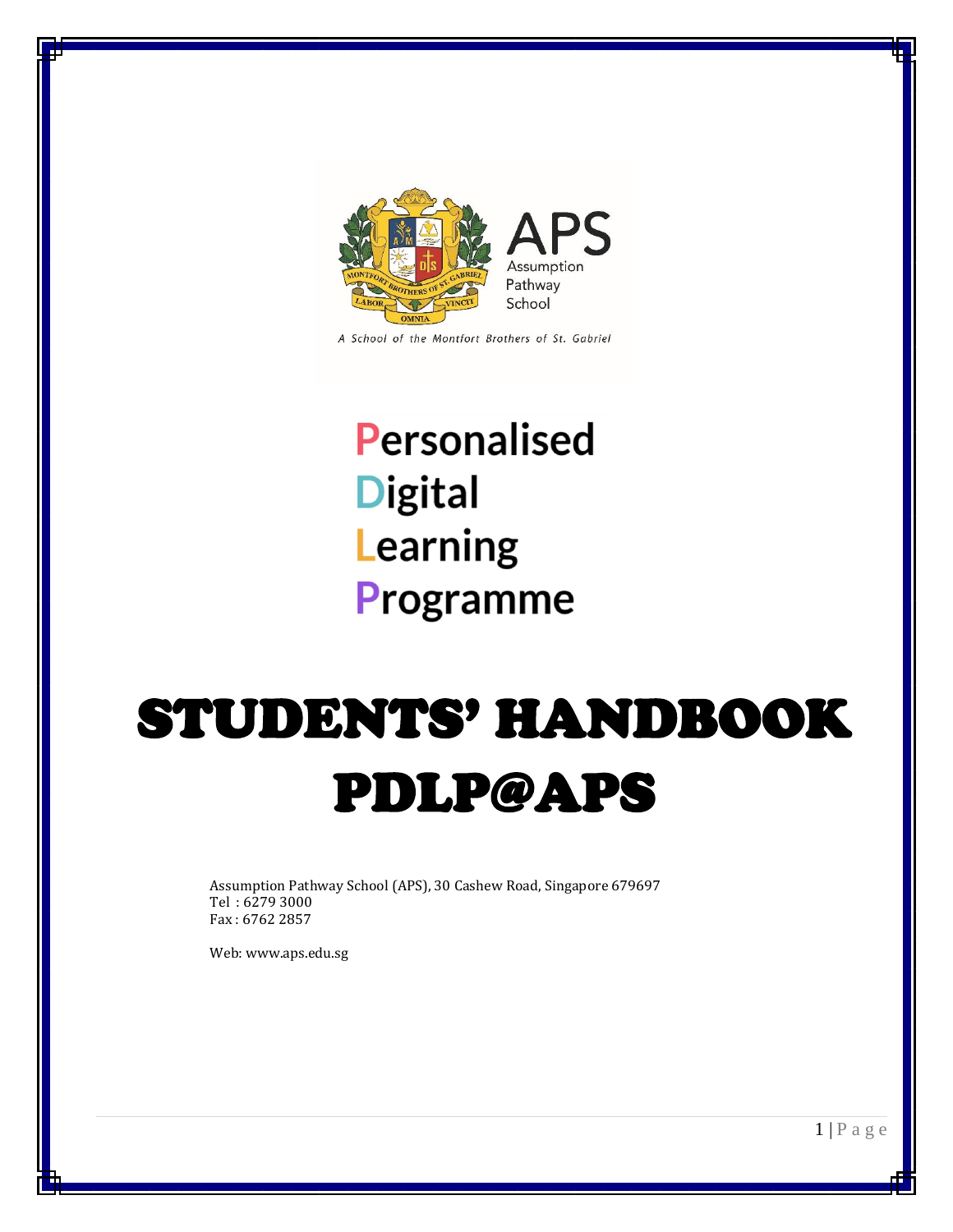## **Students' handbook for PDLP@APS**

| S/N              | <b>CONTENTS</b>                                                               | <b>PAGE</b>    |
|------------------|-------------------------------------------------------------------------------|----------------|
| 1.               | About PDLP@APS.                                                               | $\overline{3}$ |
| $\overline{2}$ . | School Policy on computer and internet use.(for compliance)                   | $\overline{3}$ |
| $\overline{3}$ . | Protecting and storing your personal learning device.                         | $\overline{5}$ |
| $\overline{4}$ . | Appropriate use of your personal learning device in school and<br>classrooms. | $\overline{5}$ |
| $\overline{5}$ . | Taking care of your personal learning device.                                 | $\overline{6}$ |
| 6.               | Charging of personal learning device.                                         | 6              |
| $\overline{7}$ . | Loan Policy for personal learning device.                                     | 6              |
| 8.               | <b>Technical support</b>                                                      | 7              |
| 9.               | Reporting loss of personal learning device.                                   | 7              |
| 10.              | Conclusion.                                                                   | 7              |
|                  | Annex A - Device Care for students. (Infographics)                            |                |
|                  | Annex B - Policy Agreement.                                                   |                |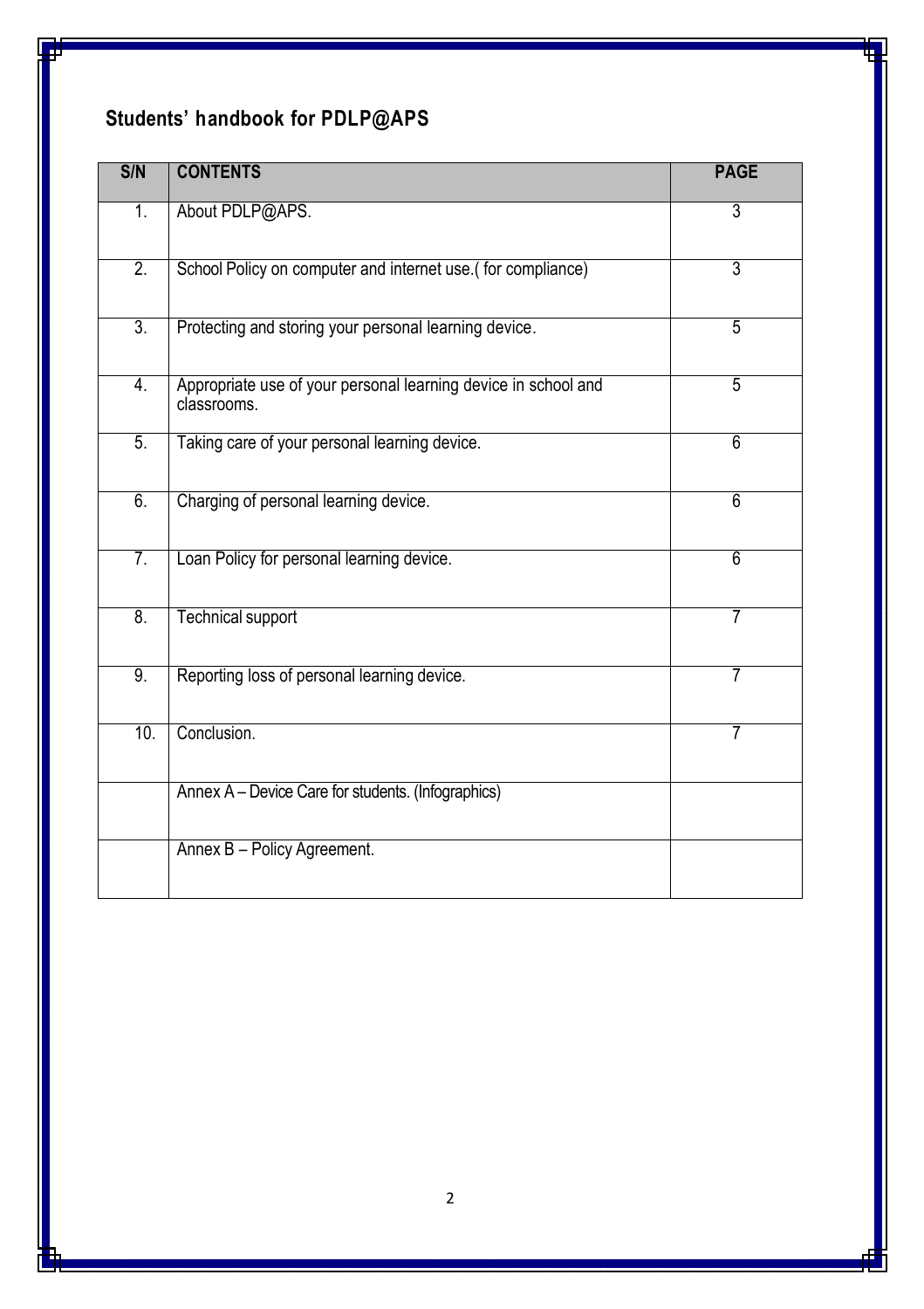### **1. About PDLP@APS**

PDLP@APS is an initiative that has every APS student equipped with a personal digital learning device to enable learning via a digital platform. With the device, students will have greater access to digital learning resources, taking learning beyond the confines of the classroom. This allows for learning to be more meaningful, effective and engaging while also increasing the level of digital literacy and self-directedness in their learning aptitude.

### **2. School Policy on computer and internet use in school (for compliance)**

- 2.1 This policy set forth the responsible and acceptable use of the Personal Learning Devices (PLDs) and Internet both in school and at home. As responsible members of the APS Learning Community, students and their parents must respect and honour this policy.
- 2.2 The use of PLDs and access to network and Internet services in school are for learning purposes only. While students own their PLDs, the school governs the students' use of the PLDs and rights to access the networks and Internet services in school. In view that students are given access to school-owned on-line modules from home; this set of policy also covers the use of PLDs in Students' homes.
- 2.3 Students are responsible for ethical use of the PLDs and any other ICT resources of the school. Students are to comply with the rules stipulated in this policy. Appropriate disciplinary actions will be taken should students violate these rules.
- 2.4 Under this policy, unacceptable uses that are prohibited include, but are not limited to the following:
	- 2.4.1 Accessing Inappropriate Materials Accessing, submitting, posting, publishing, forwarding, downloading, scanning, or displaying materials that are defamatory, abusive, obscene, vulgar, sexually explicit, sexually suggestive, threatening, discriminatory, harassing and/or illegal;
	- 2.4.2 Illegal Activities Using PLDs to access networks and Internet services for any illegal activity or activity that violates other school rules;
	- 2.4.3 Violating Copyrights Copying or downloading copyrighted materials without the owner's permission (for more information on Copyright, please refer to the Intellectual Property Office of Singapore (IPOS) at [www.ipos.gov.sg\)](http://www.ipos.gov.sg/);
	- 2.4.4 Plagiarism Representing as one's own work any materials (such as essays, articles, etc.) obtained directly from the Internet. When Internet sources are used in Students' work, the author, publisher, and Website must be identified and referenced;
	- 2.4.5 Copying Software Copying or downloading MOE's or school's software without the authorization of the system administrator;
	- 2.4.6 Misuse of Passwords/Unauthorized Access Sharing passwords, using other users' passwords and/or accessing other users' accounts without permission;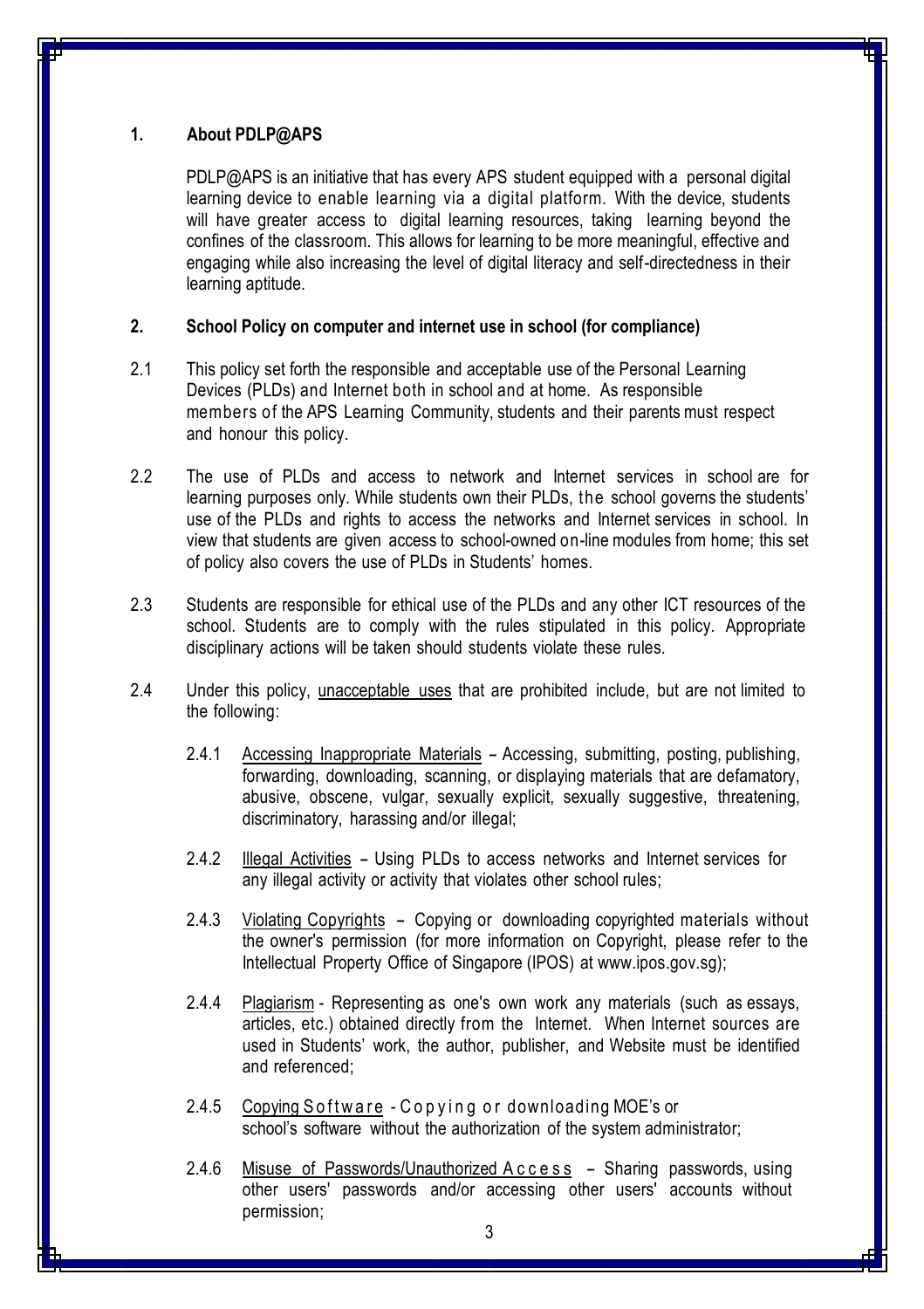- 2.4.7 Malicious Use/Vandalism Any malicious use, disruption or harm to the school networks and Internet services, including but not limited to hacking activities and creation or uploading of computer viruses;
- 2.4.8 Unauthorized Access to Chat Rooms/News Groups Accessing chat rooms or news groups without specific authorization from the supervising teacher; and
- 2.4.9 Cyber-bullying Send, post text or images publicly to hurt, embarrass, attack or defame the character of another person.
- 2.5 The school retains control and supervision of all computers (including student-owned PLDs), networks, and Internet services. The school reserves the right to monitor all PLDs and internet activities by students. The school will take appropriate in vestigative actions into the PLD and internet activities when necessary.
- 2.6 Students are discouraged from participating in on-line activities that will incur charges. Students are to seek parental approval for such activities. Even with parental approval, parents are also strongly advised not to disclose their credit card information and/or online banking PINs to their child. Transactional activities, even if it is educational in nature such as subscribing to educational resources, should be done under the supervision of parents. The school assumes no responsibility for any unauthorised charges made by students through all forms of electronics or on-line transaction.
- 2.7 A student shall not reveal his/her full name, address or telephone number on the Internet without prior permission from a teacher and parents. As highlighted in Para 3.6, transactional and registration activities should be done under the supervision of parents. For school-owned on-line modules, registration will be done under the supervision of teachers and authorized members of the staff. Students should **NEVER** meet people they have contacted through the Internet without parental permission. Students are to report to their parents and/or teachers should they be approached by strangers on the Internet. Students should also inform their teachers if they access information or messages that are dangerous, inappropriate, or make them uncomfortable in any way.
- 2.8 As PDLP@APS extends beyond school to home environment, the success of the programme hinges on the strong partnership between school and parents. The school, henceforth, requires parents' written endorsement as a form of support and commitment in ensuring that their children abide to the rules set in this **Acceptable Use Policy Agreement** (See *Annex B*) to guide them on the correct use of their PLDs to achieve the outcomes.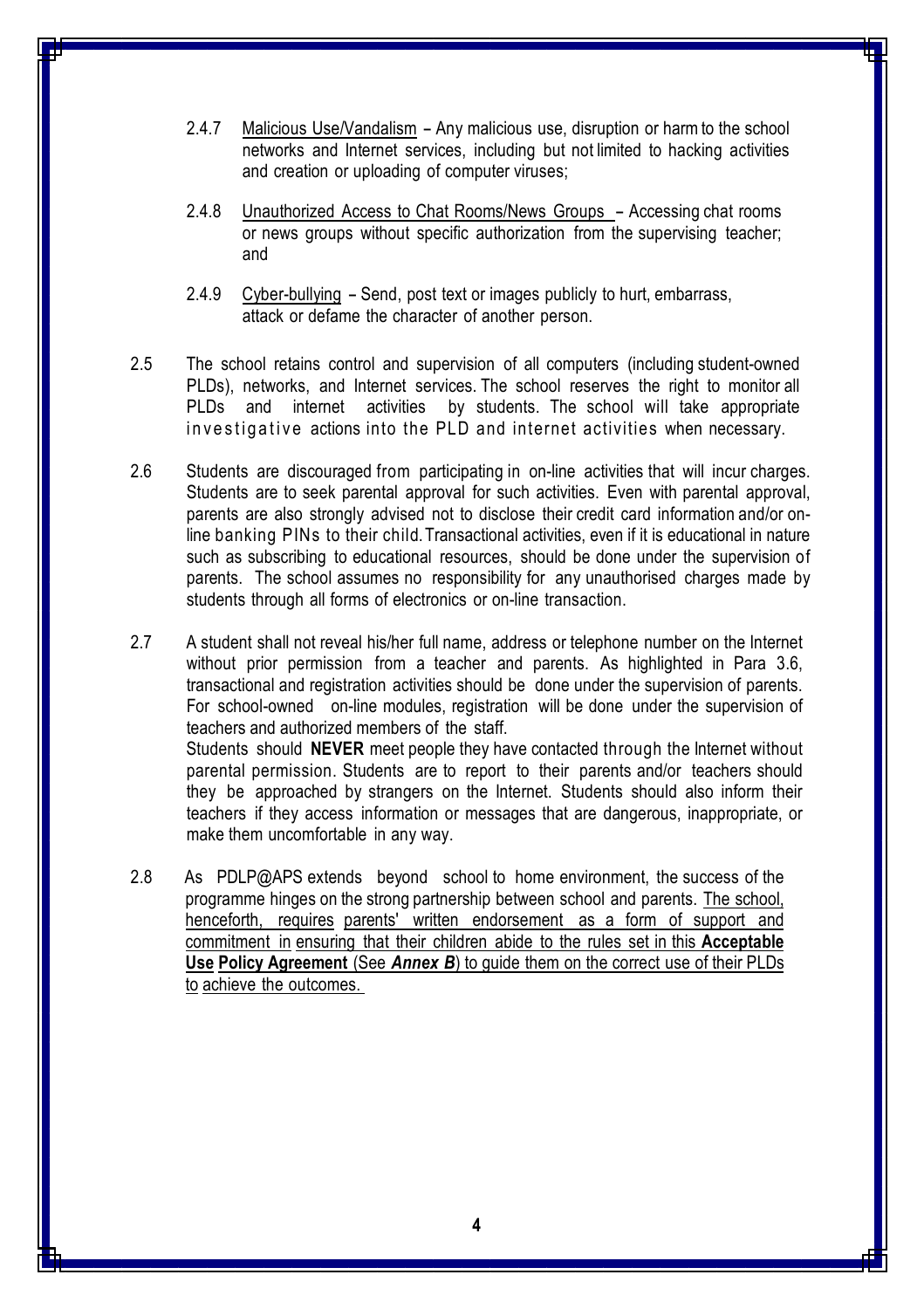#### **3. Protecting and storing your personal learning device (PLD).**

- 3.1 Students' PLDs are to be labelled or tagged for easy identification. Even though the school keeps a record of PLDs owned by the students, parents and students are strongly encouraged to keep a record of the PLD's serial number.
- 3.2 Students are required to password protect their PLDs by using Windows Log-in and keeping that password confidential.
- 3.3 Under no circumstances should PLDs be left unattended and unsupervised.
- 3.4 Students should take their PLDs home every day after school. Students are not allowed to leave their PLDs in the classroom or on school premises. The school will not be responsible for any loss if students have deliberately left their PLDs in the school premises or have forgotten to bring them home.

#### **4. Appropriate use of your personal learning device (PLD) in school and classrooms.**

- 4.1 PLDs are intended for use in school each day. Students are to bring their PLDs to all lessons, unless specifically informed by their teachers.
- 4.2 Students are reminded not to leave their PLDs unsupervised or unattended.
- 4.3 Students may customize their desktop and screensavers for easy identification. However, the desktop background and screen savers used must be appropriate. Desktop backgrounds and screen savers that contain inappropriate visuals or language are prohibited.
- 4.4 Students should mute the sound of their PLDs to avoid disruption during lesson. If sound is required, students are to use the headsets/earphones they have purchased.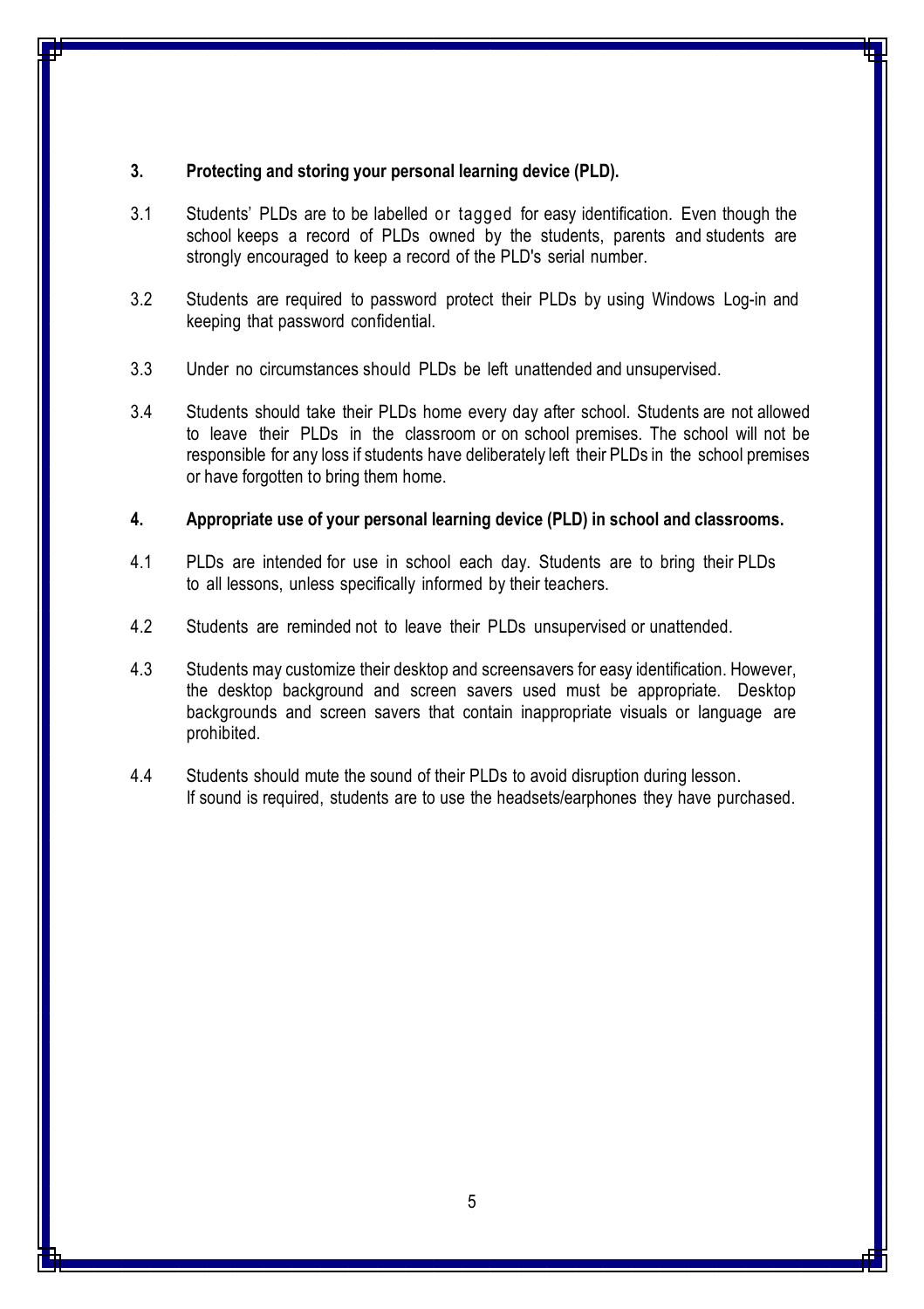### **5. Taking care of your Personal Learning Device (PLD)**

- 5.1 You are responsible for the general care of PLD both at home and in school.
- 5.2 No food or drink is allowed next to your PLD while in use.
- 5.3 When moving your PLD from one place to another, you should not carry your PLDs with the screen opened.
- 5.4 Nothing should be placed on top of the PLD to avoid putting pressure and weight that may damage the computer, especially the screen. You will need to bear the full cost for the repair of the device should it be damaged. It is your responsibility to take good care of your PLD.
- 5.5 The screens of PLDs are easily damaged due to rough treatment or excessive pressure. You are advised not to poke the LCD screen or lean against the PLD even when it is stored in a well- padded bag or protective case
- 5.7 You must not expose the PLD to direct sunlight or rain to prevent it from any heat/water damage.
- 5.6 You are advised to carry your PLD in well-padded bag and/or protective cases that are specially made for PLDs. These bags and cases have sufficient padding to protect PLDs from normal treatment and provide suitable means for you to carry your computer around.

### **6. Charging of personal learning device (PLD).**

- 6.1 Students should not use the school's electrical power to charge their PLD.
- 6.2 They should ensure that their PLD is fully charged at home.

#### **7. Loan Policy for personal learning device (PLD).**

- 7.1 Students can only loan a PLD from school if their notebook is faulty.
- 7.2 Students are responsible for the PLD that is borrowed from the school.
- 7.3 Students will bear the cost of damage, theft or loss of the PDL due to negligence and may face disciplinary action in accordance to the school's discipline policy.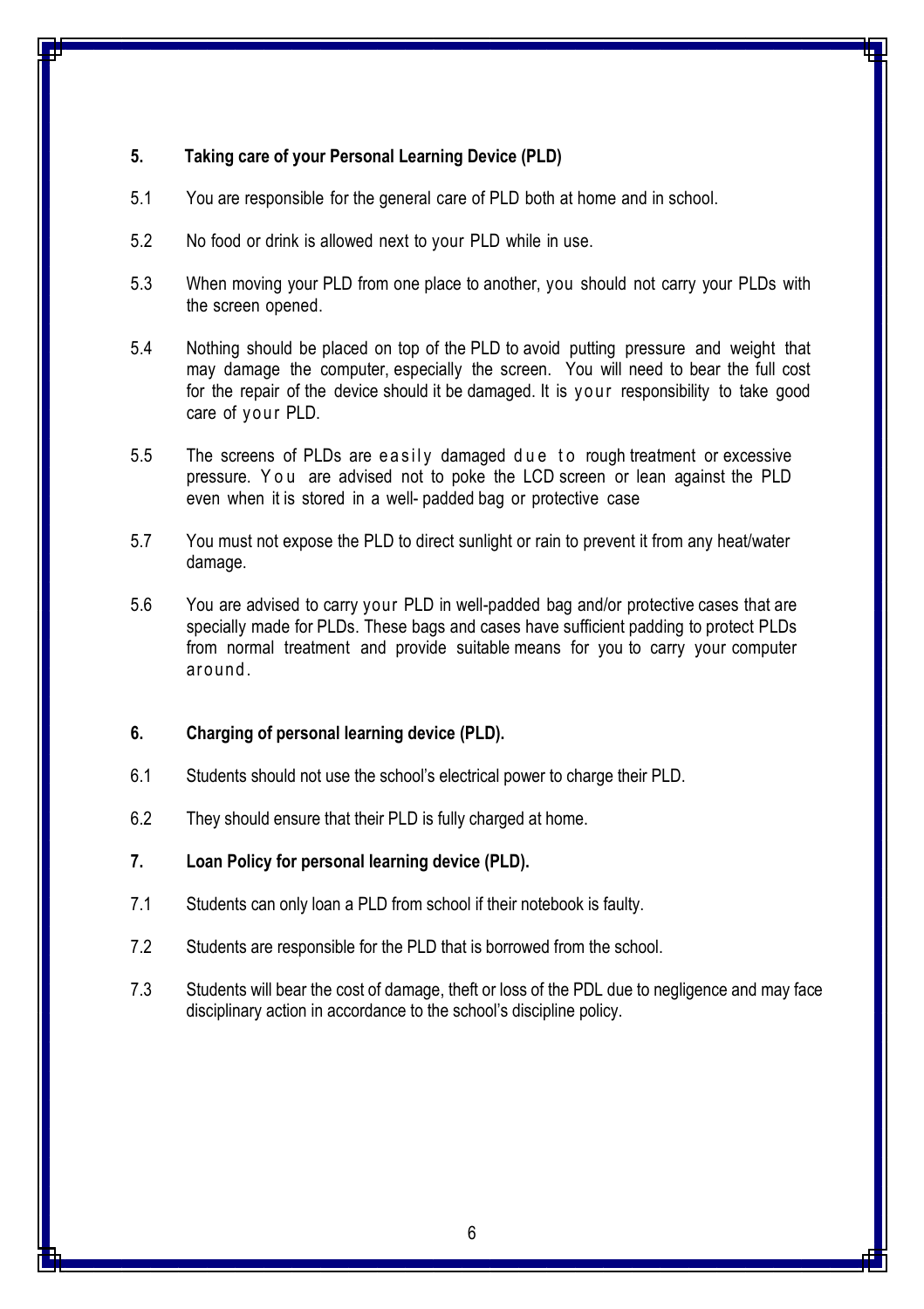#### **8. Technical Support.**

The ICT support office is the first point of contact for the repair of the PLD. Services provided by ICT office include:

- Password Identification
- User account support
- Coordination of warranty repair
- Distribution of loaner Notebooks
- **Hardware maintenance and repair**
- Operating System or software configuration support
- Restoring Notebook to factory default
- System software updates.

#### **9. Reporting loss of Personal Learning Device(PLD) in school.**

- 9.1 Students need to report the loss of PLD in the ICT Support office.
- 9.2 A police report must be submitted in cases of theft or loss.

#### **10. Conclusion.**

- 10.1 While the school puts in place a set of rules and guidelines to guide students towards responsible use of PLDs, there may still be areas that are not covered in this handbook. For areas that are not covered in this handbook, students and their parents are advised to refer to use the school's *CARER values – Care, Adaptability, Resilience, Excellence*  and Responsibility to guide them in making sound decisions and in the correct use of PLDs.
- 10.2 Please read the PDLP@APS Students' handbook carefully. Students and parents are to complete Annex B and return it to their respective form teacher.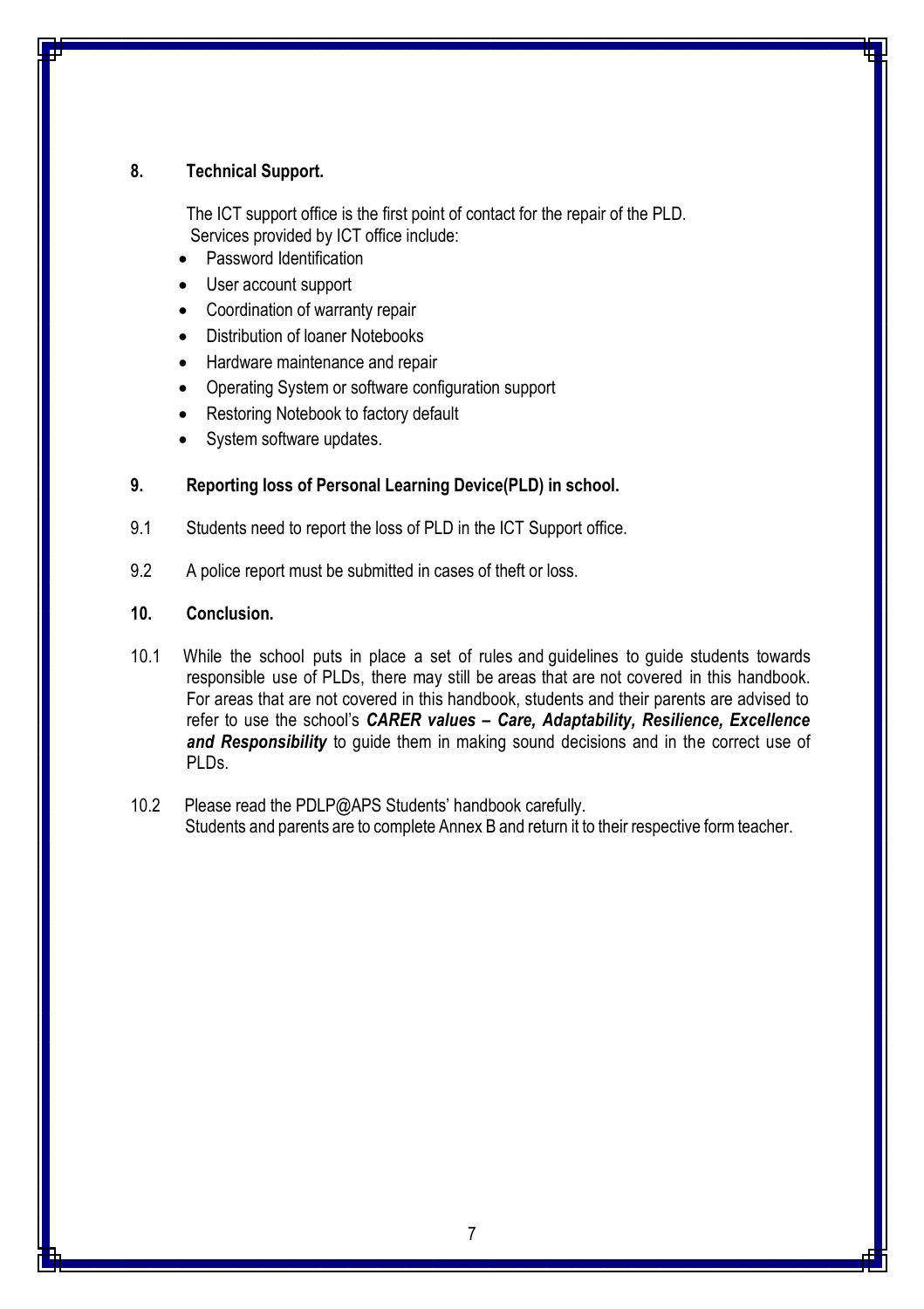

Prevent Electrical

Damage<br>Devices have electrical components that may malfunction when in contact with fluid, heat and rough handling.

- . No food/drink is allowed next to your device.
- · Never force/shove your device into your locker or bag.
- · Carefully insert cords, cables, and removable storage devices into the ports.
- · Do not expose your device to extreme temperatures or direct sunlight for extended periods of time
- Carry the device with care. Never pick up the device by the screen or carry the device with the screen open. (not for tablet)

#### Protect the Screen

- Screens are particularly sensitive to
- damage from excessive pressure on it. . Do not draw or write on top of the
- device
- · Close the screen gently.
- Do not poke the screen.
- · Do not put pressure (not even your school bag) on the top of the device
- . Do not bump the device against lockers, walls, car doors, floors, etc
- . Only clean the screen with a soft, dry microfiber cloth or anti-static cloth.
- Do not store the device with the screen open. (not for tablet)
- . Make sure there is nothing on the keyboard before closing the lid (e.g. pens, pencils, or disks). (not for tablet)



#### Prevent theft and loss

- When the device is left unattended or visible to others, may increase temptation of theft.
- · Never leave the device unattended, not even storing it in a vehicle
- Do not lend the device to another person. You are solely responsible for your device.
- Do carry the device to and from school in a school bag or backpack so that it is not visible including periods of time when waiting at a bus stop, riding public transportation, or when walking around.

#### Preventing theft of online identify

- Never share their account passwords with others, unless requested by an administrator.



#### Use Appropriate Technical Support

Any attempts to repair the device yourself would void the warranty and cause you to incur additional charges.

- Do not try to temper with the operating system on your device, you may not get the necessary support by the school.
- Never try to open your device to change the hardware of your device, this would void the warrantyl



- The average battery life is about XX hours. · Shut down or put to sleep mode when not in
- use.
- Remember to fully charge before each school day.
- · If the device is consistently losing its charge before the end of the school day, turn it in to the for repair.

,,,,,,,,,,,,,,,,,,,,,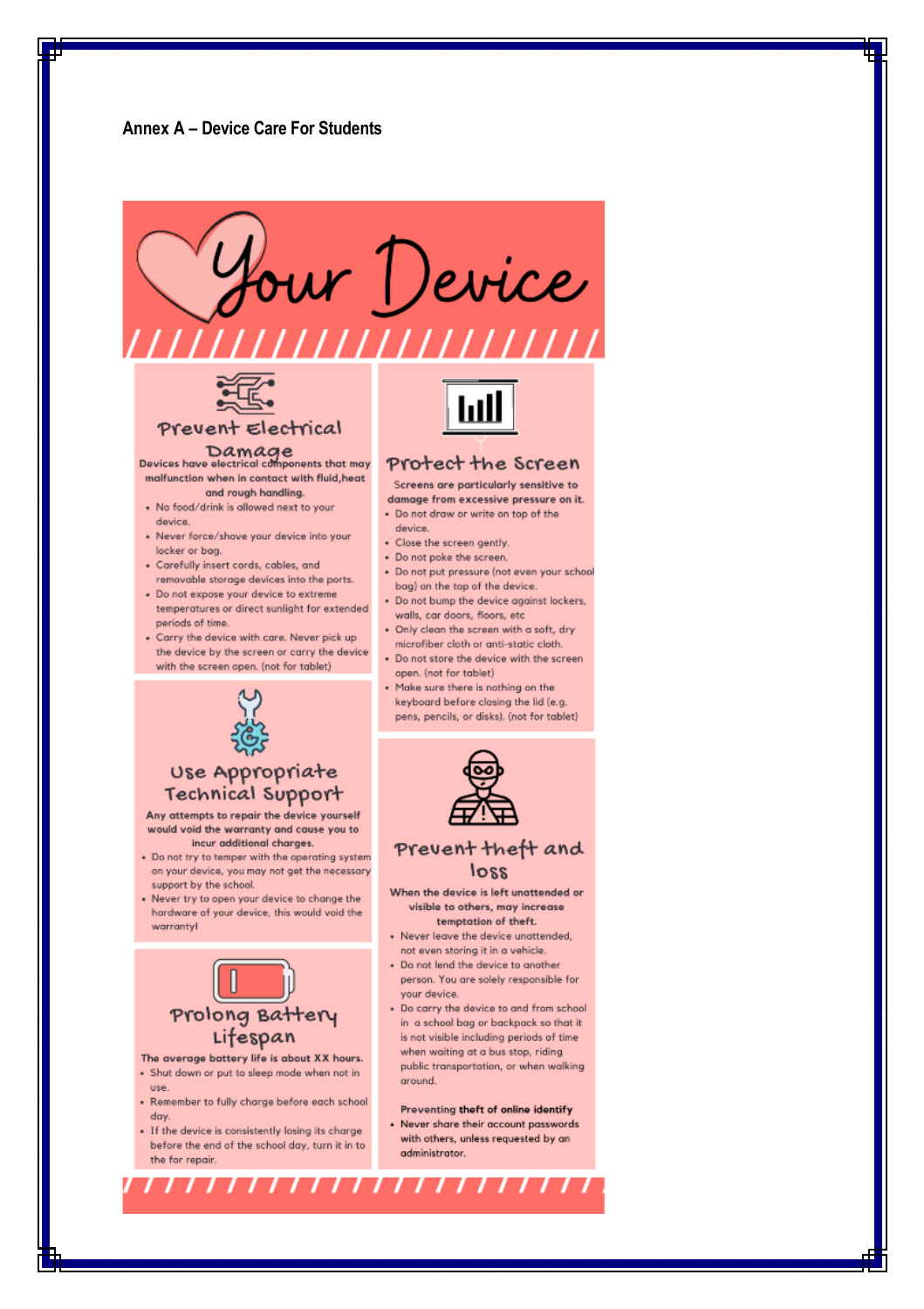### **Annex B – Acceptable Use Policy Agreement**



A School of the Montfort Brothers of St. Gabriel

#### **PART I: For Students**

| Student's Name: |       |
|-----------------|-------|
| NRIC Number:    |       |
| Class:          | Year: |

- a ) I have read the **PDLP@APS -Students' Handbook.** I agree to follow the rules in this handbook and use my Personal Learning Device and the Internet in a responsible manner.
- b) I understand that the use of the school-owned on-line modules and Internet service is limited to academic activities. They are a privilege and not a right.
- c) I understand that my Internet access, and/or computer account may be suspended and/ or terminated and other disciplinary actions may be taken against me.

Student Signature: Date: \_\_\_\_\_\_\_\_\_\_\_\_\_\_\_\_\_\_\_\_